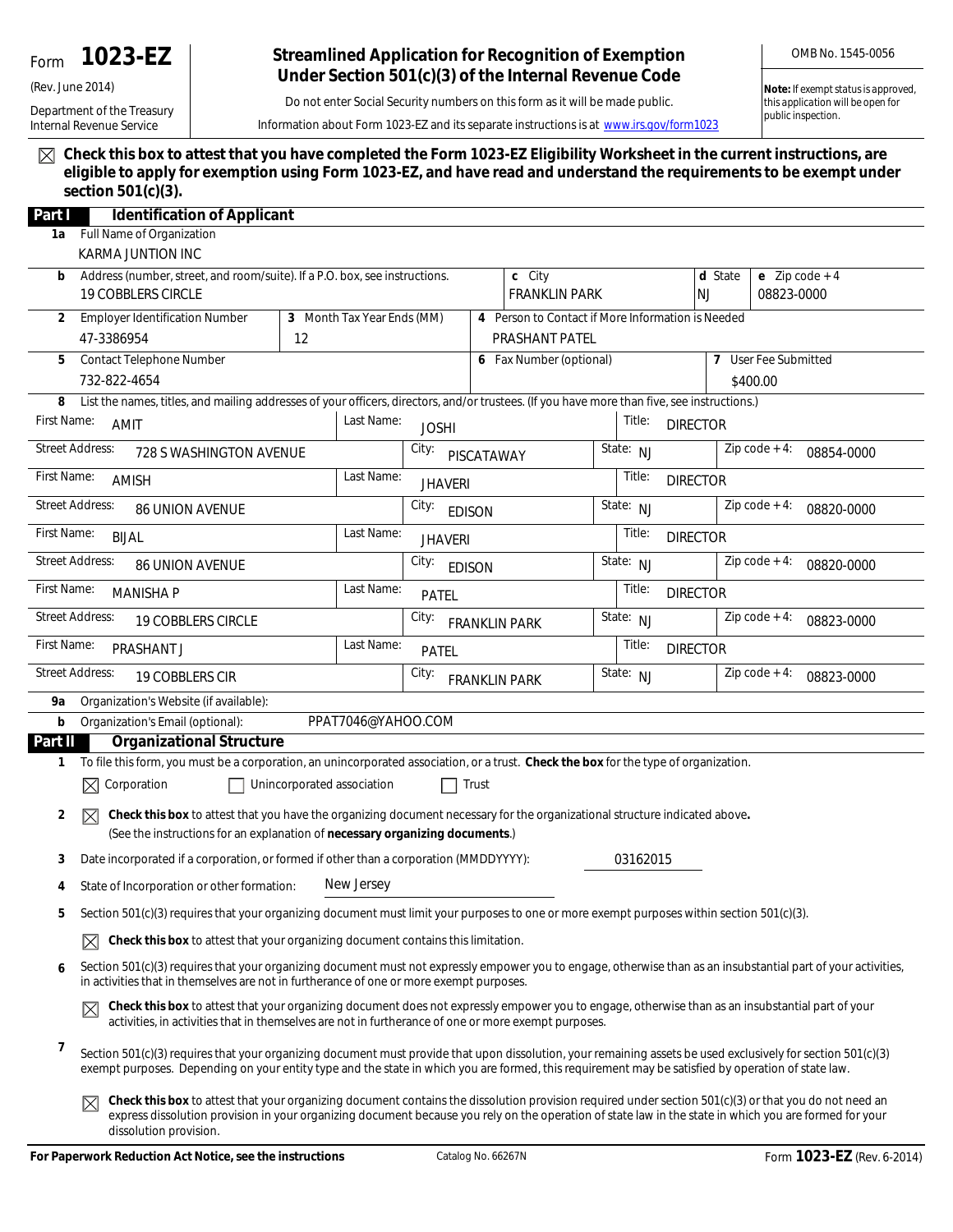|          | Form 1023-EZ (Rev. 6-2014)                                                                                                                                                                                                                                                                                                |                                                                                                                                        |                                              |                | Page 2         |  |  |  |
|----------|---------------------------------------------------------------------------------------------------------------------------------------------------------------------------------------------------------------------------------------------------------------------------------------------------------------------------|----------------------------------------------------------------------------------------------------------------------------------------|----------------------------------------------|----------------|----------------|--|--|--|
| Part III | <b>Your Specific Activities</b><br>1 Enter the appropriate 3-character NTEE Code that best describes your activities (See the instructions):                                                                                                                                                                              |                                                                                                                                        | P <sub>20</sub>                              |                |                |  |  |  |
|          |                                                                                                                                                                                                                                                                                                                           |                                                                                                                                        |                                              |                |                |  |  |  |
| 2        | To qualify for exemption as a section 501(c)(3) organization, you must be organized and operated exclusively to further one or more of the following purposes. By<br>checking the box or boxes below, you attest that you are organized and operated exclusively to further the purposes indicated. Check all that apply. |                                                                                                                                        |                                              |                |                |  |  |  |
|          | Charitable                                                                                                                                                                                                                                                                                                                | Religious                                                                                                                              | Educational                                  |                |                |  |  |  |
|          | Scientific                                                                                                                                                                                                                                                                                                                | Literary                                                                                                                               | Testing for public safety                    |                |                |  |  |  |
|          | To foster national or international amateur sports competition                                                                                                                                                                                                                                                            |                                                                                                                                        | Prevention of cruelty to children or animals |                |                |  |  |  |
| 3        | To qualify for exemption as a section 501(c)(3) organization, you must:                                                                                                                                                                                                                                                   |                                                                                                                                        |                                              |                |                |  |  |  |
|          | Refrain from supporting or opposing candidates in political campaigns in any way.                                                                                                                                                                                                                                         |                                                                                                                                        |                                              |                |                |  |  |  |
|          | Ensure that your net earnings do not inure in whole or in part to the benefit of private shareholders or individuals (that is, board members, officers, key<br>management employees, or other insiders).                                                                                                                  |                                                                                                                                        |                                              |                |                |  |  |  |
|          | Not further non-exempt purposes (such as purposes that benefit private interests) more than insubstantially.                                                                                                                                                                                                              |                                                                                                                                        |                                              |                |                |  |  |  |
|          | Not be organized or operated for the primary purpose of conducting a trade or business that is not related to your exempt purpose(s).                                                                                                                                                                                     |                                                                                                                                        |                                              |                |                |  |  |  |
|          | Not devote more than an insubstantial part of your activities attempting to influence legislation or, if you made a section 501(h) election, not normally make<br>expenditures in excess of expenditure limitations outlined in section 501(h).                                                                           |                                                                                                                                        |                                              |                |                |  |  |  |
|          | Not provide commercial-type insurance as a substantial part of your activities.                                                                                                                                                                                                                                           |                                                                                                                                        |                                              |                |                |  |  |  |
|          |                                                                                                                                                                                                                                                                                                                           | Check this box to attest that you have not conducted and will not conduct activities that violate these prohibitions and restrictions. |                                              |                |                |  |  |  |
| 4        | Do you or will you attempt to influence legislation?<br>(If yes, consider filing Form 5768. See the instructions for more details.)                                                                                                                                                                                       |                                                                                                                                        |                                              | $\Box$ Yes     | $\boxtimes$ No |  |  |  |
| 5        | Do you or will you pay compensation to any of your officers, directors, or trustees?<br>________________________________<br>(Refer to the instructions for a definition of compensation.)                                                                                                                                 |                                                                                                                                        |                                              |                | $\boxtimes$ No |  |  |  |
| 6        | Do you or will you donate funds to or pay expenses for individual(s)?                                                                                                                                                                                                                                                     |                                                                                                                                        |                                              |                | $\Box$ No      |  |  |  |
| 7        | Do you or will you conduct activities or provide grants or other assistance to individual(s) or organization(s) outside the United<br>States?                                                                                                                                                                             |                                                                                                                                        |                                              |                | $\boxtimes$ No |  |  |  |
| 8        | Do you or will you engage in financial transactions (for example, loans, payments, rents, etc.) with any of your officers, directors,<br>or trustees, or any entities they own or control?                                                                                                                                |                                                                                                                                        |                                              |                | $\boxtimes$ No |  |  |  |
| 9        | Do you or will you have unrelated business gross income of \$1,000 or more during a tax year?                                                                                                                                                                                                                             |                                                                                                                                        | ______________________                       | $\mathsf{Yes}$ | $\boxtimes$ No |  |  |  |
| 10       | Do you or will you operate bingo or other gaming activities?                                                                                                                                                                                                                                                              |                                                                                                                                        |                                              | <b>Yes</b>     | $\boxtimes$ No |  |  |  |
| 11       | Do you or will you provide disaster relief?                                                                                                                                                                                                                                                                               |                                                                                                                                        |                                              | <b>Pres</b>    | $\boxtimes$ No |  |  |  |
|          |                                                                                                                                                                                                                                                                                                                           |                                                                                                                                        |                                              |                |                |  |  |  |

#### **Part IV Foundation Classification**

**Part IV is designed to classify you as an organization that is either a private foundation or a public charity. Public charity status is a more favorable tax status than private foundation status.**

- **1** If you qualify for public charity status, check the appropriate box (**1a 1c** below) and skip to **Part V** below.
	- **a**  $\boxtimes$  **Check this box** to attest that you normally receive at least one-third of your support from public sources or you normally receive at least 10 percent of your support from public sources and you have other characteristics of a publicly supported organization. **Sections 509(a)(1) and 170(b)(1)(A)(vi)**.
	- **b Check this box** to attest that you normally receive more than one-third of your support from a combination of gifts, grants, contributions, membership fees, and gross receipts (from permitted sources) from activities related to your exempt functions and normally receive not more than one-third of your support from investment income and unrelated business taxable income. **Section 509(a)(2).**
	- **Check this box** to attest that you are operated for the benefit of a college or university that is owned or operated by a governmental unit. **Sections c**  $\Box$ **509(a)(1) and 170(b)(1)(A)(iv).**
- If you are not described in items **1a 1c** above, you are a private foundation. As a private foundation, you are required by section 508(e) to have specific **2** provisions in your organizing document, unless you rely on the operation of state law in the state in which you were formed to meet these requirements. These specific provisions require that you operate to avoid liability for private foundation excise taxes under sections 4941-4945.

**Check this box** to attest that your organizing document contains the provisions required by section 508(e) or that your organizing document does not need to include the provisions required by section 508(e) because you rely on the operation of state law in your particular state to meet the requirements of section 508(e). (See the instructions for explanation of the section 508(e) requirements.)